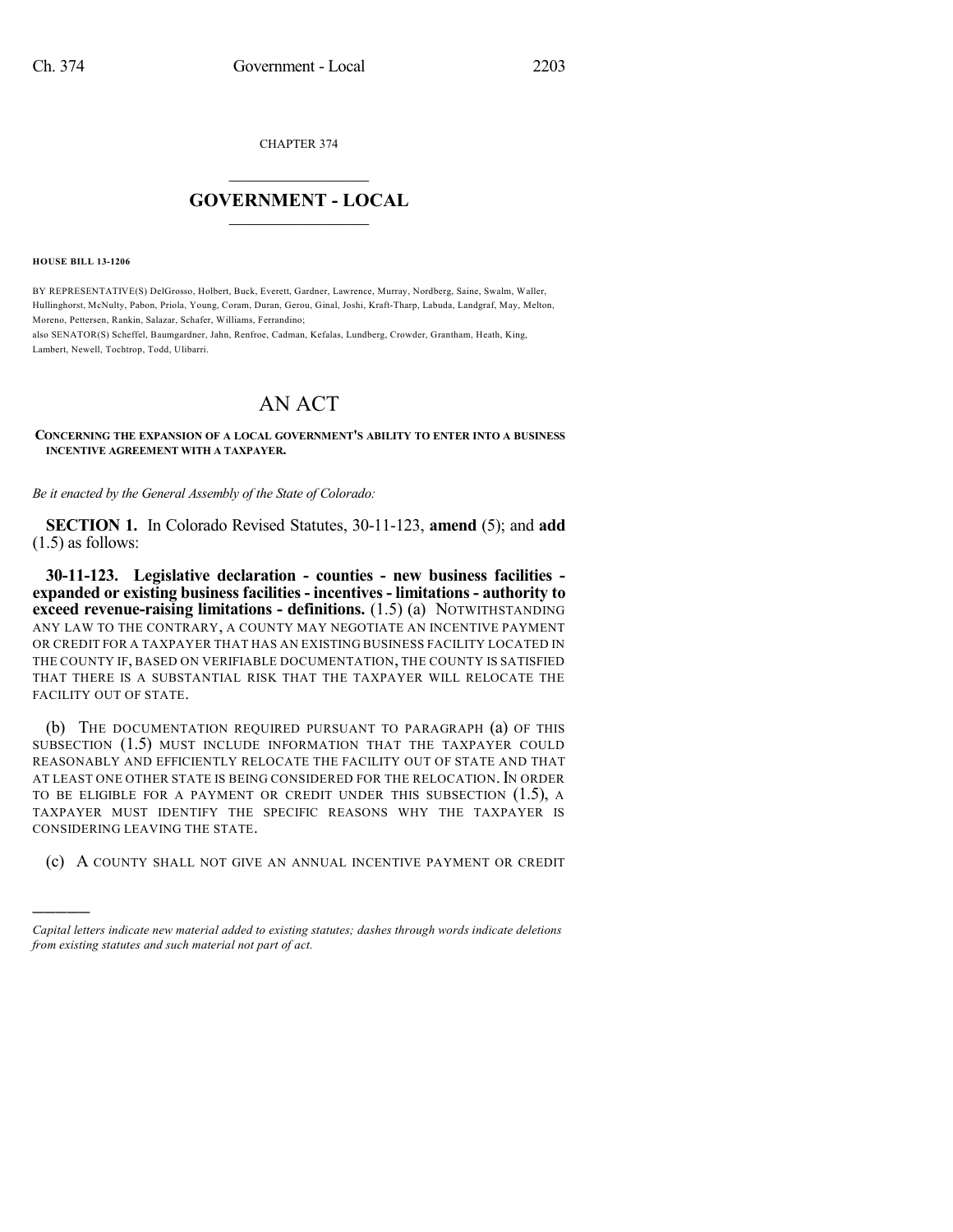UNDER THIS SUBSECTION (1.5) THAT IS GREATER THAN THE AMOUNT OF THE TAXES LEVIED BY THE COUNTY UPON THE TAXABLE PERSONAL PROPERTY LOCATED AT OR WITHIN THE EXISTING BUSINESS FACILITY AND USED IN CONNECTION WITH THE OPERATION OF THE EXISTING BUSINESS FACILITY FOR THE CURRENT PROPERTY TAX YEAR. THE TERM OF AN AGREEMENT MADE PURSUANT TO THIS SUBSECTION (1.5) SHALL NOT EXCEED TEN YEARS, AND THIS LIMIT INCLUDES ANY RENEWALS OF THE ORIGINAL AGREEMENT.ACOUNTY SHALL NOT GIVE AN ANNUAL INCENTIVE PAYMENT OR CREDIT UNDER THIS SUBSECTION (1.5), UNLESS THE BOARD OF COUNTY COMMISSIONERS APPROVES THE PAYMENT OR CREDIT AT A PUBLIC HEARING.

(5) Any county which THAT negotiates any agreement pursuant to the provisions of this section shall inform any municipality and any school district in which a new business facility would be located, or an EXISTING OR expanded business facility is located, whichever is applicable, of such negotiations.

**SECTION 2.** In Colorado Revised Statutes, 31-15-903, **amend** (4); and **add** (1.5) as follows:

**31-15-903. Legislative declaration - municipalities - new business facilities - expanded or existing businessfacilities- incentives-limitations- authority to exceed revenue-raising limitation.**(1.5)(a) NOTWITHSTANDING ANY LAW TO THE CONTRARY, A MUNICIPALITY MAY NEGOTIATE AN INCENTIVE PAYMENT OR CREDIT FOR A TAXPAYER THAT HAS AN EXISTING BUSINESS FACILITY LOCATED IN THE MUNICIPALITY IF, BASED ON VERIFIABLE DOCUMENTATION, THE MUNICIPALITY IS SATISFIED THAT THERE IS A SUBSTANTIAL RISK THAT THE TAXPAYER WILL RELOCATE THE FACILITY OUT OF STATE.

(b) THE DOCUMENTATION REQUIRED PURSUANT TO PARAGRAPH (a) OF THIS SUBSECTION (1.5) MUST INCLUDE INFORMATION THAT THE TAXPAYER COULD REASONABLY AND EFFICIENTLY RELOCATE THE FACILITY OUT OF STATE AND THAT AT LEAST ONE OTHER STATE IS BEING CONSIDERED FOR THE RELOCATION. IN ORDER TO BE ELIGIBLE FOR A PAYMENT OR CREDIT UNDER THIS SUBSECTION (1.5), A TAXPAYER MUST IDENTIFY THE SPECIFIC REASONS WHY THE TAXPAYER IS CONSIDERING LEAVING THE STATE.

(c) AMUNICIPALITY SHALL NOT GIVE AN ANNUAL INCENTIVE PAYMENT OR CREDIT UNDER THIS SUBSECTION (1.5) THAT IS GREATER THAN THE AMOUNT OF THE TAXES LEVIED BY THE MUNICIPALITY UPON THE TAXABLE PERSONAL PROPERTY LOCATED AT OR WITHIN THE EXISTING BUSINESS FACILITY AND USED IN CONNECTION WITH THE OPERATION OF THE EXISTING BUSINESS FACILITY FOR THE CURRENT PROPERTY TAX YEAR. THE TERM OF AN AGREEMENT MADE PURSUANT TO THIS SUBSECTION (1.5) SHALL NOT EXCEED TEN YEARS, AND THIS LIMIT INCLUDES ANY RENEWALS OF THE ORIGINAL AGREEMENT. A MUNICIPALITY SHALL NOT GIVE AN ANNUAL INCENTIVE PAYMENT OR CREDIT UNDER THIS SUBSECTION (1.5), UNLESS THE GOVERNING BODY OF THE MUNICIPALITY APPROVES THE PAYMENT OR CREDIT AT A PUBLIC HEARING.

(4) Any municipality which THAT negotiates any agreement pursuant to the provisions of this section shall inform any county and any school district in which a new business facility would be located, or an EXISTING OR expanded business facility is located, whichever is applicable, of such negotiations.